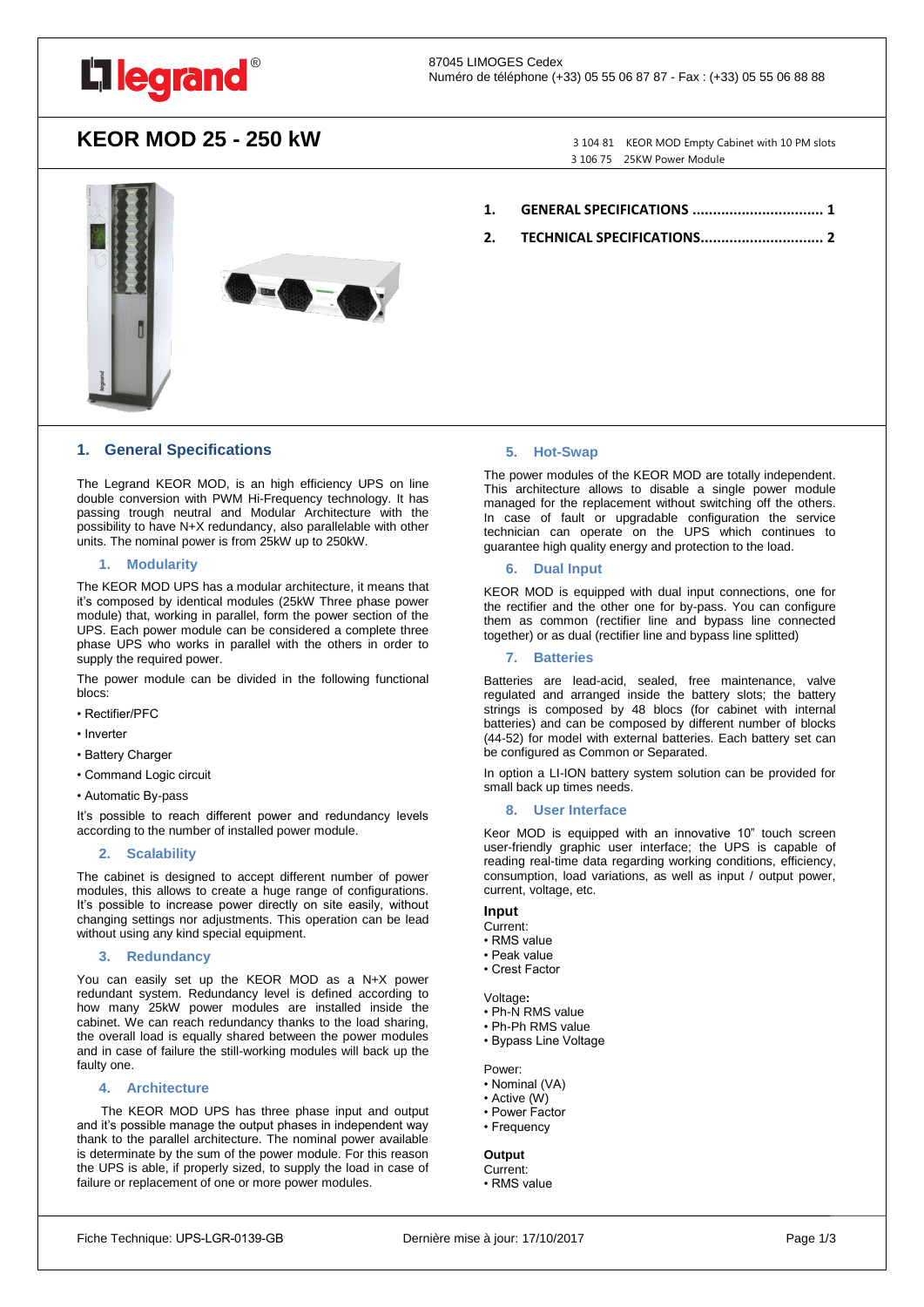

# **KEOR MOD 25 - 250 kW** 3 104 81 KEOR MOD Empty Cabinet with 10 PM slots

## • Peak value

• Crest Factor

Voltage:

- Ph-N RMS value
- Ph-Ph RMS value

## Power:

- Nominal (VA)
- Active (W)
- Power Factor
- Frequency

## Batteries:

- Voltage
- Capacity
- Current
- History data
- Residual Capacity
- Charging status

## **Misc**.:

- Internal Temperature
- Fan Speed
- HV DC BUS Voltage

## **Data Log**.:

- By-pass intervention
- Overheats
- Overloads
- Battery interventions
- Total discharge
- Events (info, warning, critical)
- Alarms

The UPS allows also the following settings by display: **Output**:

- Voltage
- Frequency
- Phases configuration

#### **Input**:

- Enable freq. synchronizing (PLL)
- Extended synchronizing range (Extended PLL)

## **BY**-**PASS**

- Enabling
- Forced
- DIP Speed
- ECO Mode Batteries
- Start up on Battery
- Threshold value
- Auto restart
- Max Time on battery

The UPS KEOR MOD has the CE Mark accordingly with the EU Directives 2006/95, 2004/108 and it comply with following standards:

- EN 62040-1 "General rules for electric safety"
- EN 62040-2 "Electromagnetic compatibility and immunity (EMC)"
- EN 62040-3 "Performances and testing rules"

3 106 75 25KW Power Module

## <span id="page-1-0"></span>**2. Technical Specifications**

| 1. General specifications      |                                                                                         |
|--------------------------------|-----------------------------------------------------------------------------------------|
| <b>UPS Topology</b>            | Online double conversion VFI SS 111                                                     |
| Architecture of the UPS        | Modular, Scalable, Redundant<br>based on 25kW Power Modules<br>Parallelable up to 24 PM |
| In/Out phase Configuration     | Three phase / Three Phase                                                               |
| <b>Neutral</b>                 | Neutral Passing through                                                                 |
| Switching Technology           | 3 level IGBT                                                                            |
| <b>Bypass Type</b>             | Static, electromechanical and<br>maintenance bypass                                     |
| Output waveform on mains run   | Sinewave                                                                                |
| Output waveform on battery run | Sinewave                                                                                |
| <b>Transfer Time</b>           | 0ms                                                                                     |

| <b>Input</b><br>2. |                            |
|--------------------|----------------------------|
| Nominal Voltage    | 400V 3ph+N+PE              |
| Voltage range      | $-20\% + 15\%$             |
| Frequency          | 50 Hz o 60Hz (autosensing) |
| <b>THDin</b>       | $< 3\%$                    |
| Power Factor       | > 0.99                     |

| <b>Bypass</b><br>3.  |                                            |
|----------------------|--------------------------------------------|
| Nominal Voltage      | 400V 3ph+N+PE                              |
| Voltage Range        | 400V-20% +15% (adjustable)                 |
| Frequency            | $50/60$ Hz from $+/- 0.5$ Hz to $+/- 7$ Hz |
| <b>Manual Bypass</b> | Included                                   |
| Transfer time        | Oms                                        |

| <b>Output with mains (AC-AC)</b><br>4.                           |                                                                                                  |
|------------------------------------------------------------------|--------------------------------------------------------------------------------------------------|
| Nominal Voltage                                                  | 380, 400, 415V 3ph+N+PE                                                                          |
| <b>Nominal Power</b>                                             | 25 to 250KVA                                                                                     |
| <b>Active Power</b>                                              | 25 to 250KW                                                                                      |
| Efficiency (AC to AC)                                            | Up to 96,8%                                                                                      |
| Voltage variation (static)                                       | $±1\%$                                                                                           |
| THDv on nominal power (linear<br>load)                           | $< 0.5\%$                                                                                        |
| THD <sub>v</sub> on nominal power (not<br>linear load $P.F.=1$ ) | $< 1\%$                                                                                          |
| Frequency                                                        | 50 Hz or 60 Hz (selectable)                                                                      |
| Frequency tolerance                                              | ± 0,1% not synchronized with main /<br>from $+/-$ 1% to $+/-$ 14% selectable<br>with main supply |
| <b>Current Crest Factor</b>                                      | 3:1 accordingly with IEC 62040-3                                                                 |
| Overload Capability:                                             |                                                                                                  |
| $10 \text{ min}$                                                 | 125%, without transfer to bypass                                                                 |
| 60 sec                                                           | 150%, without transfer to bypass                                                                 |
| <b>Short Circuit</b>                                             | $lcc = 3 ln$                                                                                     |